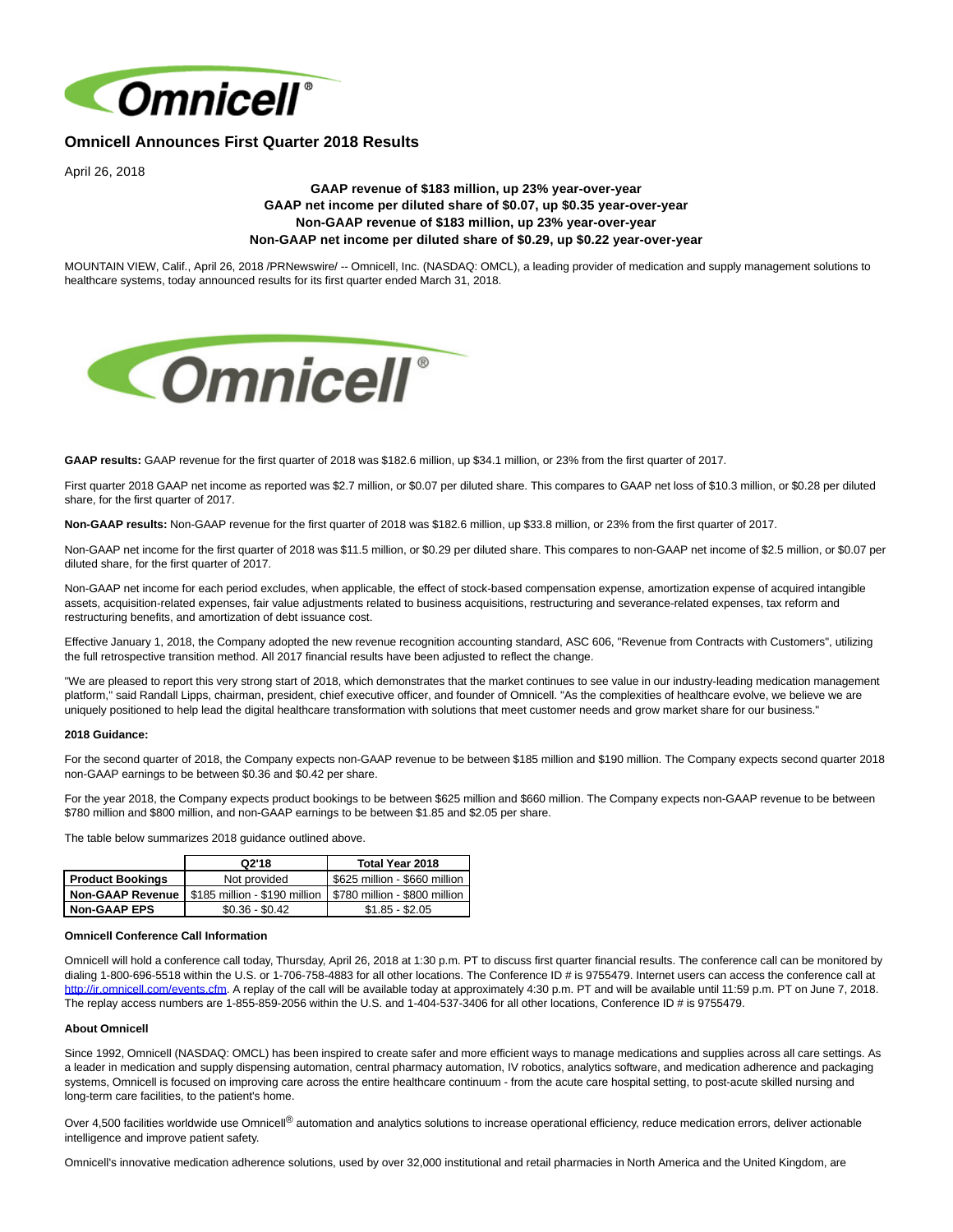designed to improve patient adherence to prescriptions, helping to reduce costly hospital readmissions.

Recent Omnicell acquisitions add distinct capabilities, particularly in central pharmacy, IV robotics, and pharmacy software, creating the broadest medication management product portfolio in the industry.

For more information about Omnicell, Inc. please visit www.omnicell.com.

Omnicell and the Omnicell logo are registered trademarks of Omnicell, Inc. in the United States and other countries.

#### **Forward-Looking Statements**

To the extent any statements contained in this release deal with information that is not historical, these statements are "forward-looking statements" within the meaning of the Private Securities Litigation Reform Act of 1995. As such, they are subject to the occurrence of many events outside Omnicell's control and are subject to various risk factors that could cause actual results to differ materially from those expressed or implied in any forward-looking statement. Such statements include, but are not limited to, Omnicell's pipeline, new products and solutions yet to be generally available, new sales opportunities, and projected bookings, revenue, profit and market share growth. Risks that contribute to the uncertain nature of the forward-looking statements include (i) our ability to take advantage of the growth opportunities in medication management across the spectrum of healthcare settings from the hospital, long-term care, to home care, (ii) our ability to develop and commercialize new products, including the XR2 Automated Central Pharmacy System and the IVX Workflow semi-automated workflow solution, and lead the digital healthcare transformation, (iii) unfavorable general economic and market conditions, (iv) risks to growth and acceptance of our products and services, including competitive conversions, (v) growth of the clinical automation and workflow automation market generally, (vi) potential of increasing competition, (vii) potential regulatory changes, (viii) our ability to improve sales productivity to grow product bookings and (ix) our ability to acquire and successfully integrate companies. These and other risks and uncertainties are described more fully in Omnicell's most recent filings with the Securities and Exchange Commission (SEC). Prospective investors are cautioned not to place undue reliance on forward-looking statements. All forward-looking statements contained in this press release speak only as of the date on which they were made. Omnicell undertakes no obligation to update such statements to reflect events that occur or circumstances that exist after the date on which they were made.

#### **Use of Non-GAAP Financial Information**

This press release contains financial measures that are not calculated in accordance with GAAP. Our management evaluates and makes operating decisions using various performance measures. In addition to Omnicell's GAAP results, we also consider non-GAAP revenue, non-GAAP gross profit, non-GAAP operating expenses, non-GAAP net income, and non-GAAP net income per diluted share. Additionally, we calculate Adjusted EBITDA (another non-GAAP measure) by means of adjustments to GAAP Net Income. These non-GAAP results should not be considered as an alternative to gross profit, operating expenses, net income, net income per diluted share, or any other performance measure derived in accordance with GAAP. We present these non-GAAP results because we consider them to be important supplemental measures of Omnicell's performance.

Our non-GAAP revenue, non-GAAP gross profit, non-GAAP operating expenses, non-GAAP net income and non-GAAP net income per diluted share are exclusive of certain items to facilitate management's review of the comparability of Omnicell's core operating results on a period to period basis because such items are not related to Omnicell's ongoing core operating results as viewed by management. We define our "core operating results" as those revenues recorded in a particular period and the expenses incurred within that period that directly drive operating income in that period. Management uses these non-GAAP financial measures in making operating decisions because, in addition to meaningful supplemental information regarding operating performance, the measures give us a better understanding of how we should invest in research and development, fund infrastructure growth and evaluate the effectiveness of marketing strategies. In calculating the above non-GAAP results, management specifically adjusted for the following excluded items:

a) Share-based compensation expense. We excluded from our non-GAAP results the expense related to equity-based compensation plans as they represent expenses that do not require cash settlement from Omnicell.

b) Amortization of acquired intangible assets. We excluded from our non-GAAP results the intangible assets amortization expense resulting from our past acquisitions. These non-cash charges are not considered by management to reflect the core cash-generating performance of the business and therefore are excluded from our non-GAAP results.

c) Amortization of debt issuance cost. Debt issuance cost represents costs associated with the issuance of Term Loan and Revolving Line of Credit facilities. The cost includes underwriting fees, original issue discount, ticking fee, and legal fees. This non-cash expense is not considered by management to reflect the core cash-generating performance of the business and therefore is excluded from our non-GAAP results.

d) Acquisition accounting impact related to deferred revenue. In connection with recent acquisitions, business combination rules require us to account for the fair values of arrangements for which acceptance has not been obtained, and post installation support has not been provided in our purchase accounting. The non-GAAP adjustment to our revenues is intended to include the full amounts of such revenues. We believe the adjustment to these revenues is useful as a measure of the ongoing performance of our business.

e) Inventory fair value adjustments. In connection with the acquisition of Aesynt, business combination rules require us to account for the fair values of inventory acquired in our purchase accounting. The non-GAAP adjustment to the cost of revenues is intended to include the impact of such adjustment. We believe the adjustment is useful as a measure of the ongoing performance of our business.

f) Acquisition-related expenses. We excluded from the non-GAAP results the expenses which are related to recent acquisitions. These expenses are unrelated to our ongoing operations and we do not expect them to occur in the ordinary course of business. We believe that excluding these acquisition-related expenses provides more meaningful comparisons of the financial results to our historical operations and forward-looking guidance and the financial results of less acquisitive peer companies.

g) Severance and other related expenses. We excluded from our non-GAAP results the expenses which are related to restructuring events. These expenses are unrelated to our ongoing operations and we do not expect them to occur in the ordinary course of business. We believe that excluding these expenses provides more meaningful comparisons of the financial results to our historical operations and forward-looking guidance and the financial results of peer companies.

h) Tax reform impact. We excluded from our non-GAAP results the net one-time benefits related to the Tax Cuts and Jobs Act of 2017 based on the estimated impact of the revaluation of deferred tax assets and liabilities. These net benefits are unrelated to our ongoing operations and we do not expect them to occur in the ordinary course of business. We believe that excluding these net benefits provides more meaningful comparisons of the financial results to our historical operations and forward-looking guidance and the financial results of peer companies.

i) Tax impact from restructuring activity. We excluded from our non-GAAP results the tax impacts related to restructuring activity. These impacts are unrelated to our ongoing operations and we do not expect them to occur in the ordinary course of business. We believe that excluding these impacts provides more meaningful comparisons of the financial results to our historical operations and forward-looking guidance and the financial results of peer companies.

Management adjusts for the above items because management believes that, in general, these items possess one or more of the following characteristics: their magnitude and timing is largely outside of Omnicell's control; they are unrelated to the ongoing operation of the business in the ordinary course; they are unusual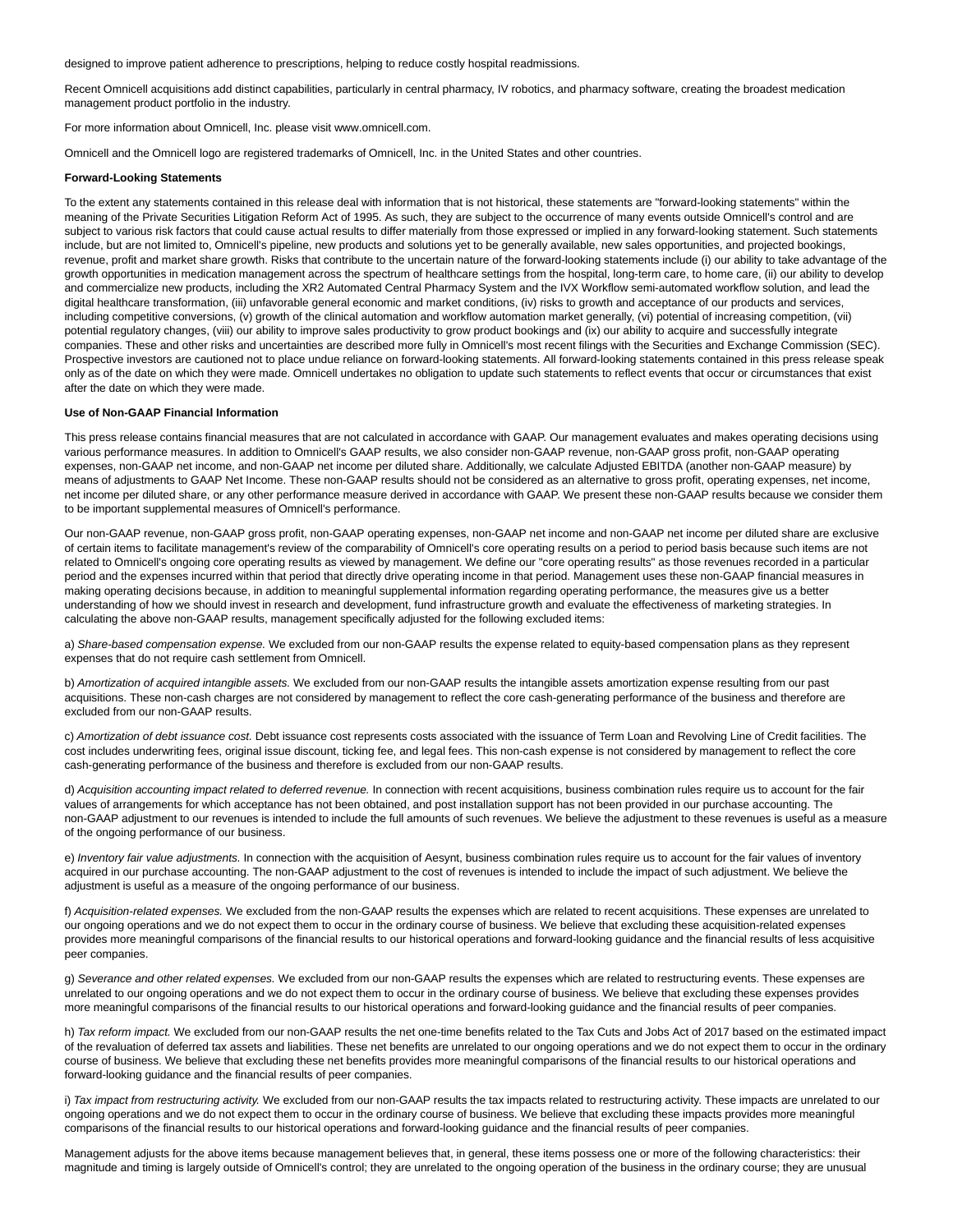and we do not expect them to occur in the ordinary course of business; or they are non-operational, or non-cash expenses involving stock compensation plans or other items.

We believe that the presentation of these non-GAAP financial measures is warranted for several reasons:

1) Such non-GAAP financial measures provide an additional analytical tool for understanding Omnicell's financial performance by excluding the impact of items which may obscure trends in the core operating results of the business;

2) Since we have historically reported non-GAAP results to the investment community, we believe the inclusion of non-GAAP numbers provides consistency and enhances investors' ability to compare our performance across financial reporting periods;

3) These non-GAAP financial measures are employed by Omnicell's management in its own evaluation of performance and are utilized in financial and operational decision making processes, such as budget planning and forecasting; and

4) These non-GAAP financial measures facilitate comparisons to the operating results of other companies in our industry, which use similar financial measures to supplement their GAAP results, thus enhancing the perspective of investors who wish to utilize such comparisons in their analysis of our performance.

Set forth below are additional reasons why share-based compensation expense is excluded from our non-GAAP financial measures:

i) While share-based compensation calculated in accordance with ASC 718 constitutes an ongoing and recurring expense of Omnicell, it is not an expense that requires cash settlement by Omnicell. We therefore exclude these charges for purposes of evaluating core operating results. Thus, our non-GAAP measurements are presented exclusive of stock-based compensation expense to assist management and investors in evaluating our core operating results.

ii) We present ASC 718 share-based payment compensation expense in our reconciliation of non-GAAP financial measures on a pre-tax basis because the exact tax differences related to the timing and deductibility of share-based compensation, under ASC 718 are dependent upon the trading price of Omnicell's common stock and the timing and exercise by employees of their stock options. As a result of these timing and market uncertainties the tax effect related to share-based compensation expense would be inconsistent in amount and frequency and is therefore excluded from our non-GAAP results.

Our Adjusted EBITDA calculation is defined as earnings before interest income and expense, taxes, depreciation and amortization, and non-cash expenses, including ASC 718 stock compensation expense, as well as certain non-GAAP adjustments.

As stated above, we present non-GAAP financial measures because we consider them to be important supplemental measures of performance. However, non-GAAP financial measures have limitations as an analytical tool and should not be considered in isolation or as a substitute for Omnicell's GAAP results. In the future, we expect to incur expenses similar to certain of the non-GAAP adjustments described above and expect to continue reporting non-GAAP financial measures excluding such items. Some of the limitations in relying on non-GAAP financial measures are:

- Omnicell's stock option and stock purchase plans are important components of incentive compensation arrangements and will be reflected as expenses in Omnicell's GAAP results for the foreseeable future under ASC 718.
- Other companies, including companies in Omnicell's industry, may calculate non-GAAP financial measures differently than Omnicell, limiting their usefulness as a comparative measure.

Pursuant to the requirements of SEC Regulation G, a detailed reconciliation between Omnicell's non-GAAP and GAAP financial results is set forth in the financial tables at the end of this press release. Investors are advised to carefully review and consider this information strictly as a supplement to the GAAP results that are contained in this press release and in Omnicell'sSEC filings.

With respect to the Company's expectations under "2018 Guidance" above, and regarding certain projections discussed on today's teleconference, reconciliation of non-GAAP earnings ranges per share guidance for 2018, to the closest corresponding GAAP measures is not available without unreasonable efforts as we are unable to predict with reasonable certainty the matters we would allocate to "certain items," including unusual gains and losses, costs associated with future restructurings, acquisition-related expenses and litigation outcomes. These items are uncertain, complex, depend on various factors, have low visibility and could have a material impact on GAAP EPS in future periods.

|                                        |                   |               |                    | <b>Three Months Ended</b> |                |                    |             |  |  |  |
|----------------------------------------|-------------------|---------------|--------------------|---------------------------|----------------|--------------------|-------------|--|--|--|
|                                        | March 31,<br>2018 |               | December 31, 2017  |                           | March 31, 2017 |                    |             |  |  |  |
|                                        |                   | As Adjusted*  | <b>As Reported</b> | Change                    | As Adjusted*   | <b>As Reported</b> | Change      |  |  |  |
| Revenues:                              |                   |               |                    |                           |                |                    |             |  |  |  |
| Product                                | \$<br>130,104     | \$<br>144,109 | \$<br>144,120      | \$<br>(11)                | \$<br>98,702   | \$<br>98,930       | \$<br>(228) |  |  |  |
| Services and other revenues            | 52,515            | 52,262        | 53,824             | (1, 562)                  | 49,851         | 51,624             | (1,773)     |  |  |  |
| Total revenues                         | 182,619           | 196,371       | 197,944            | (1, 573)                  | 148,553        | 150,554            | (2,001)     |  |  |  |
| Cost of revenues:                      |                   |               |                    |                           |                |                    |             |  |  |  |
| Cost of product revenues               | 75,417            | 79,791        | 79,791             |                           | 63,588         | 63,588             |             |  |  |  |
| Cost of services and other<br>revenues |                   |               |                    |                           |                |                    |             |  |  |  |
|                                        | 24,747            | 23,085        | 23,085             |                           | 22,774         | 22,774             |             |  |  |  |
| Total cost of revenues                 | 100,164           | 102,876       | 102,876            |                           | 86,362         | 86,362             |             |  |  |  |
| Gross profit                           | 82,455            | 93,495        | 95,068             | (1, 573)                  | 62,191         | 64,192             | (2,001)     |  |  |  |
| <b>Operating expenses:</b>             |                   |               |                    |                           |                |                    |             |  |  |  |
| Research and development               | 16,537            | 15,894        | 15,894             |                           | 16,803         | 16,803             |             |  |  |  |

#### **Omnicell, Inc. Condensed Consolidated Statements of Operations (Unaudited, in thousands, except per share data)**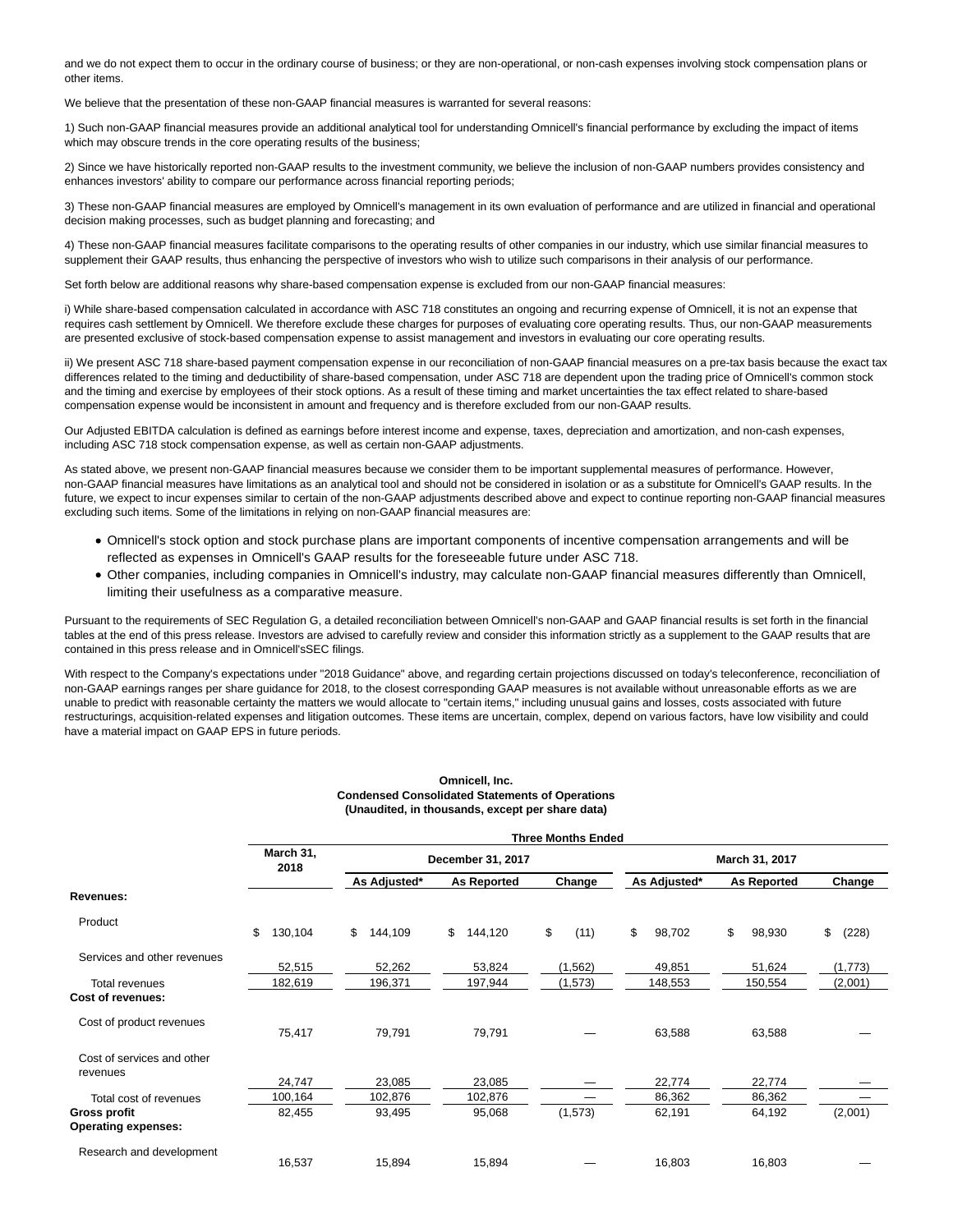### Selling, general and

| administrative                          |            |            |              |             |                 |                 |    |         |  |
|-----------------------------------------|------------|------------|--------------|-------------|-----------------|-----------------|----|---------|--|
|                                         | 65,285     | 61,401     | 63,494       | (2,093)     | 61,940          | 64,625          |    | (2,685) |  |
| Total operating expenses                | 81,822     | 77,295     | 79,388       | (2,093)     | 78,743          | 81,428          |    | (2,685) |  |
| Income (loss) from operations           | 633        | 16,200     | 15,680       | 520         | (16, 552)       | (17, 236)       |    | 684     |  |
| Interest and other income               |            |            |              |             |                 |                 |    |         |  |
| (expense), net                          | (2,729)    | (1,641)    | (1,641)      |             | (2, 456)        | (2, 456)        |    |         |  |
| Income (loss) before provision for      |            |            |              |             |                 |                 |    |         |  |
| income taxes                            | (2,096)    | 14,559     | 14,039       | 520         | (19,008)        | (19,692)        |    | 684     |  |
| Provision for (benefit from)            |            |            |              |             |                 |                 |    |         |  |
| income taxes                            | (4, 816)   | (16, 665)  | (10, 252)    | (6, 413)    | (8,673)         | (8,938)         |    | 265     |  |
| Net income (loss)                       | 2,720      | 31,224     | \$<br>24,291 | \$<br>6,933 | \$<br>(10, 335) | \$<br>(10, 754) | J. | 419     |  |
| Net income (loss) per share:            |            |            |              |             |                 |                 |    |         |  |
| <b>Basic</b>                            |            |            |              |             |                 |                 |    |         |  |
|                                         | \$<br>0.07 | \$<br>0.82 | \$<br>0.64   | \$<br>0.18  | \$<br>(0.28)    | \$<br>(0.29)    | \$ | 0.01    |  |
| Diluted                                 |            |            |              |             |                 |                 |    |         |  |
|                                         | \$<br>0.07 | \$<br>0.79 | \$<br>0.62   | \$<br>0.17  | \$<br>(0.28)    | \$<br>(0.29)    | \$ | 0.01    |  |
| Weighted average shares<br>outstanding: |            |            |              |             |                 |                 |    |         |  |
| <b>Basic</b>                            |            |            |              |             |                 |                 |    |         |  |
|                                         | 38,635     | 38,127     | 38,127       |             | 36,840          | 36,840          |    |         |  |
| <b>Diluted</b>                          |            |            |              |             |                 |                 |    |         |  |
|                                         | 39,691     | 39,482     | 39,482       |             | 36,840          | 36,840          |    |         |  |

\* As adjusted for full retrospective adoption of Accounting Standard Codification ("ASC") 606, "Revenue from Contracts with Customers".

## **Omnicell, Inc. Condensed Consolidated Balance Sheets (Unaudited, in thousands)**

|                                                                            | March 31,<br>2018 | December 31, 2017 |              |    |                    |    |           |
|----------------------------------------------------------------------------|-------------------|-------------------|--------------|----|--------------------|----|-----------|
|                                                                            |                   |                   | As Adjusted* |    | <b>As Reported</b> |    | Change    |
| <b>ASSETS</b>                                                              |                   |                   |              |    |                    |    |           |
| Current assets:                                                            |                   |                   |              |    |                    |    |           |
| Cash and cash equivalents                                                  | \$<br>43,773      | \$                | 32,424       | \$ | 32,424             | \$ |           |
| Accounts receivable and unbilled, net                                      | 190,678           |                   | 190,046      |    | 189,227            |    | 819       |
| Inventories                                                                | 101,868           |                   | 96,137       |    | 96,137             |    |           |
| Prepaid expenses                                                           | 21,161            |                   | 20,392       |    | 36,060             |    | (15,668)  |
| Other current assets                                                       | 14,751            |                   | 13,273       |    | 13,273             |    |           |
| Total current assets                                                       | 372,231           |                   | 352,272      |    | 367,121            |    | (14, 849) |
| Property and equipment, net                                                | 48,290            |                   | 42,595       |    | 42,595             |    |           |
| Long-term investment in sales-type leases, net                             | 16,444            |                   | 15,435       |    | 15,435             |    |           |
| Goodwill                                                                   | 338,948           |                   | 337,751      |    | 337,751            |    |           |
| Intangible assets, net                                                     | 162,458           |                   | 168,107      |    | 168,107            |    |           |
| Long-term deferred tax assets                                              | 9,456             |                   | 9,454        |    | 9,454              |    |           |
| Prepaid commissions                                                        | 39,636            |                   | 41,432       |    |                    |    | 41,432    |
| Other long-term assets                                                     | 53,492            |                   | 49,316       |    | 39,841             |    | 9,475     |
| <b>Total assets</b>                                                        | 1,040,955         | \$                | 1,016,362    | \$ | 980,304            | \$ | 36,058    |
| <b>LIABILITIES AND STOCKHOLDERS' EQUITY</b><br><b>Current liabilities:</b> |                   |                   |              |    |                    |    |           |
| Accounts payable                                                           | \$<br>37,859      | \$                | 48,290       | \$ | 48,290             | \$ |           |
| Accrued compensation                                                       | 29,632            |                   | 27,241       |    | 27,241             |    |           |
| <b>Accrued liabilities</b>                                                 | 40,519            |                   | 35,693       |    | 35,693             |    |           |
| Long-term debt, current portion, net                                       |                   |                   |              |    |                    |    |           |

17,708 15,208 15,208 —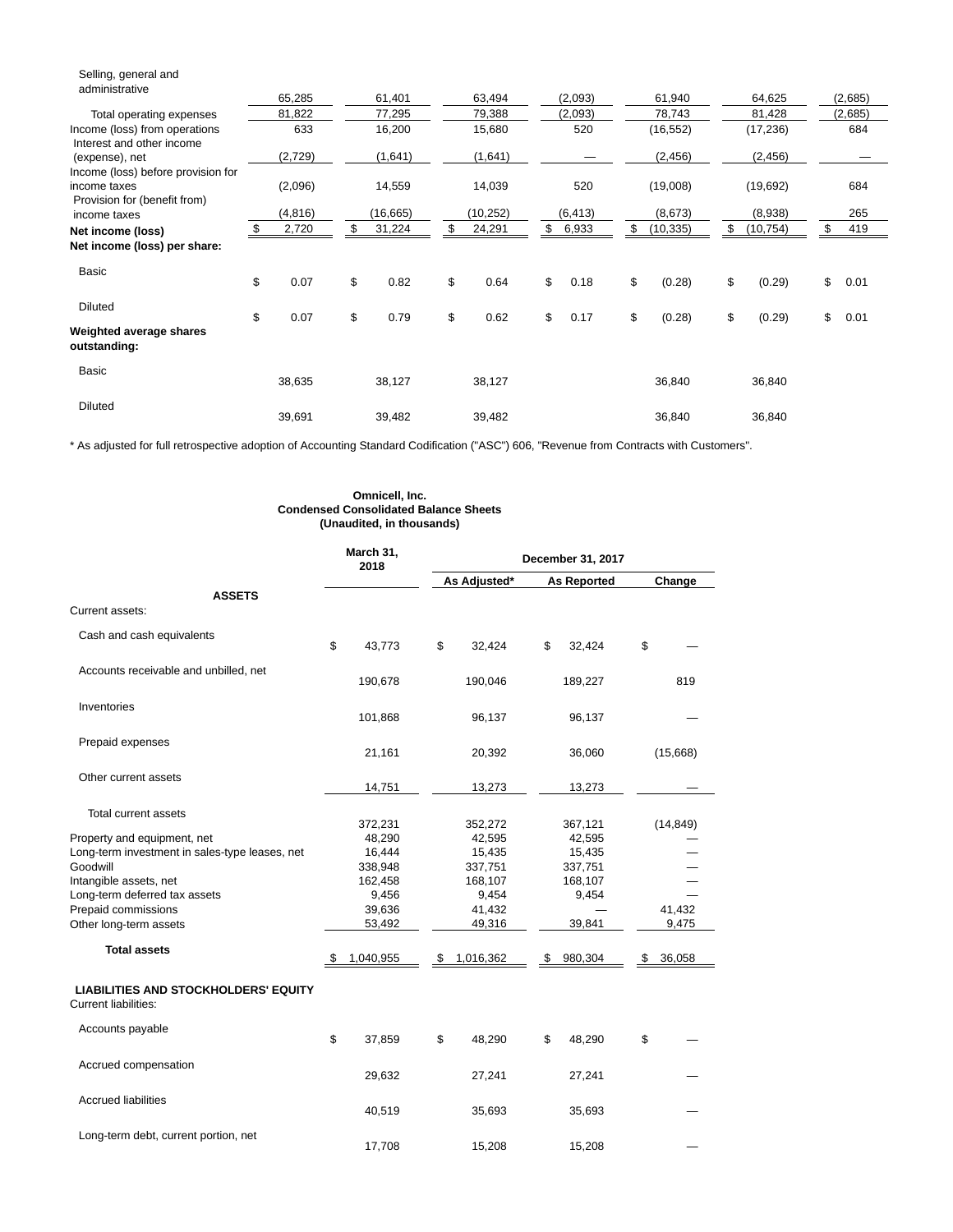| Deferred revenue, net                      |           |           |              |         |
|--------------------------------------------|-----------|-----------|--------------|---------|
|                                            | 95.709    | 78.774    | 86.104       | (7,330) |
| Total current liabilities                  |           |           |              |         |
|                                            | 221.427   | 205.206   | 212.536      | (7,330) |
| Long-term, deferred revenue                | 8.806     | 10.623    | 17.244       | (6,621) |
| Long-term deferred tax liabilities         | 36.320    | 41.446    | 28.579       | 12,867  |
| Other long-term liabilities                | 9.410     | 9.829     | 9.829        |         |
| Long-term debt, net                        | 190.490   | 194.917   | 194.917      |         |
| Total liabilities                          |           |           |              |         |
|                                            | 466.453   | 462.021   | 463.105      | (1,084) |
| Total stockholders' equity                 | 574.502   | 554.341   | 517.199      | 37,142  |
|                                            |           |           |              |         |
| Total liabilities and stockholders' equity | 1.040.955 | 1,016,362 | S<br>980,304 | 36,058  |

\* As adjusted for full retrospective adoption of Accounting Standard Codification ("ASC") 606, "Revenue from Contracts with Customers".

## **Omnicell, Inc. Condensed Consolidated Statements of Cash Flows (Unaudited, in thousands)**

|                                                                                   | Three months ended March 31, |           |    |           |
|-----------------------------------------------------------------------------------|------------------------------|-----------|----|-----------|
|                                                                                   |                              | 2018      |    | 2017*     |
| <b>Operating Activities</b>                                                       |                              |           |    |           |
| Net income (loss)                                                                 | \$                           | 2,720     | \$ | (10, 335) |
| Adjustments to reconcile net income to net cash provided by operating activities: |                              |           |    |           |
| Depreciation and amortization                                                     |                              | 12,310    |    | 12,448    |
| Share-based compensation expense                                                  |                              | 6,528     |    | 5,511     |
| Income tax benefits from employee stock plans                                     |                              |           |    | 11        |
| Deferred income taxes                                                             |                              | (5, 128)  |    | (8,826)   |
| Amortization of debt financing fees                                               |                              | 573       |    | 397       |
| Changes in operating assets and liabilities:                                      |                              |           |    |           |
| Accounts receivable                                                               |                              | (632)     |    | 21,642    |
| Inventories                                                                       |                              | (6,881)   |    | (6,933)   |
| Prepaid expenses                                                                  |                              | (769)     |    | 79        |
| Other current assets                                                              |                              | (997)     |    | 374       |
| Investment in sales-type leases                                                   |                              | (1, 491)  |    | 1,120     |
| Prepaid commissions                                                               |                              | 1,796     |    | 208       |
| Other long-term assets                                                            |                              | (1,673)   |    | (9, 435)  |
| Accounts payable                                                                  |                              | (9, 416)  |    | 11,104    |
| Accrued compensation                                                              |                              | 2,391     |    | 1,955     |
| <b>Accrued liabilities</b>                                                        |                              | 4,276     |    | (115)     |
| Deferred revenue                                                                  |                              | 15,118    |    | 8,471     |
| Other long-term liabilities                                                       |                              | 131       |    | 506       |
| Net cash provided by operating activities                                         |                              | 18,856    |    | 28,182    |
| <b>Investing Activities</b>                                                       |                              |           |    |           |
| Purchases of intangible assets, intellectual property and patents                 |                              |           |    | (160)     |
| Software development for external use                                             |                              | (5,272)   |    | (4, 225)  |
| Purchases of property and equipment                                               |                              | (9, 268)  |    | (2, 452)  |
| Net cash used in investing activities                                             |                              | (14, 540) |    | (6, 837)  |
| <b>Financing Activities</b>                                                       |                              |           |    |           |
| Repayment of debt and revolving credit facility                                   |                              | (2,500)   |    | (40,000)  |
| Proceeds from issuances under stock-based compensation plans                      |                              | 9,541     |    | 10,916    |
| Employees' taxes paid related to restricted stock units                           |                              | (1,300)   |    | (1,052)   |
| Net cash provided by (used in) financing activities                               |                              | 5,741     |    | (30, 136) |
| Effect of exchange rate changes on cash and cash equivalents                      |                              | 1,292     |    | 651       |
| Net increase (decrease) in cash and cash equivalents                              |                              | 11,349    |    | (8, 140)  |
| Cash and cash equivalents at beginning of period                                  |                              | 32,424    |    | 54,488    |
| Cash and cash equivalents at end of period                                        | \$                           | 43,773    | \$ | 46,348    |

\* As adjusted for full retrospective adoption of Accounting Standard Codification ("ASC") 606, "Revenue from Contracts with Customers".

## **Omnicell, Inc. Reconciliation of GAAP to Non-GAAP (Unaudited, in thousands, except per share data and percentage)**

|                                                            | <b>Three Months Ended</b> |                   |  |                       |  |                    |
|------------------------------------------------------------|---------------------------|-------------------|--|-----------------------|--|--------------------|
|                                                            |                           | March 31,<br>2018 |  | December 31.<br>2017* |  | March 31.<br>2017* |
| <b>Reconciliation of GAAP revenue to non-GAAP revenue:</b> |                           |                   |  |                       |  |                    |
| GAAP revenue                                               |                           | 182.619           |  | 196.371               |  | 148.553            |
| Acquisition accounting impact related to deferred revenue  |                           |                   |  | 313                   |  | 313                |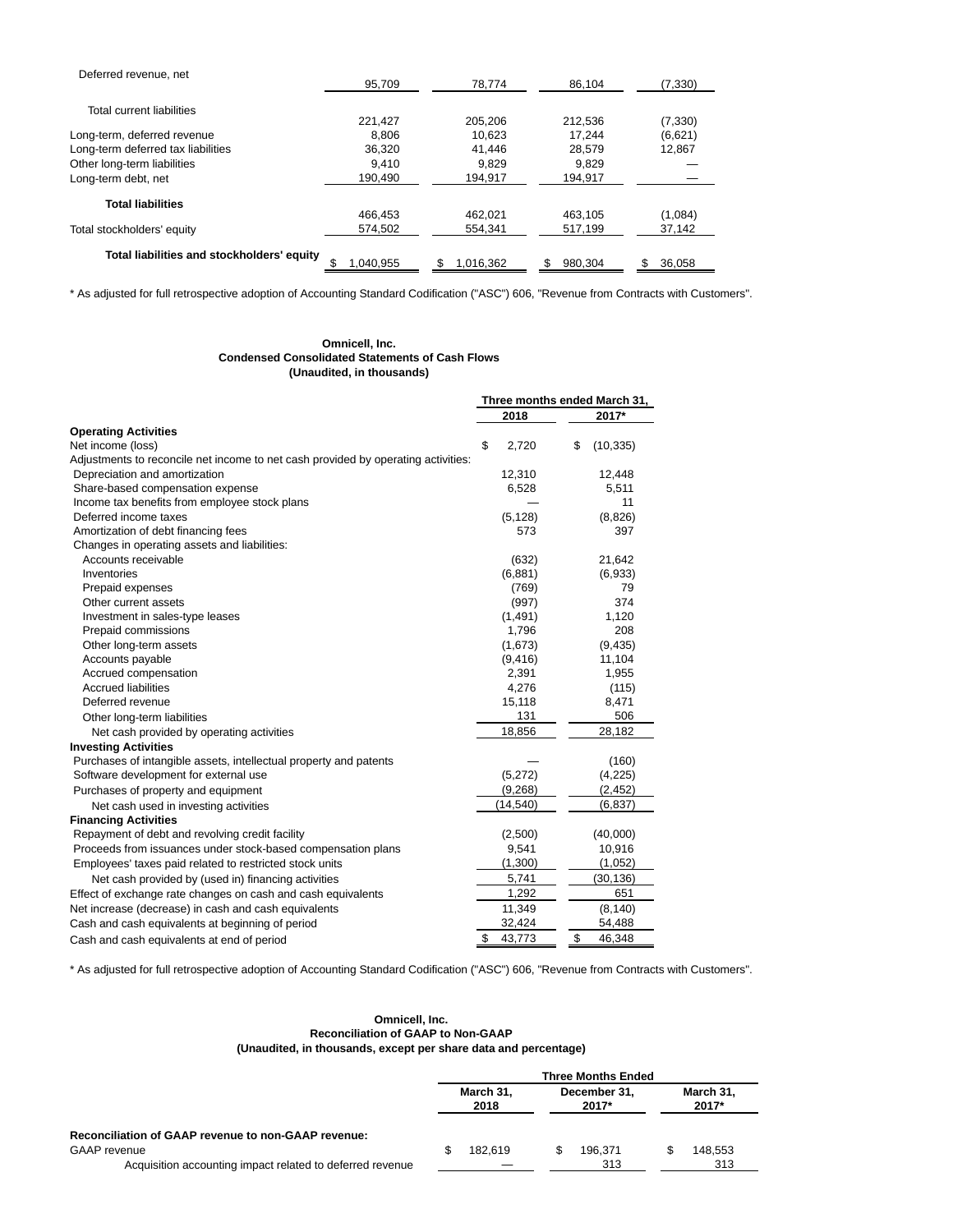| Non-GAAP revenue                                                          |    | 182,619 | \$<br>196,684 | 148,866      |
|---------------------------------------------------------------------------|----|---------|---------------|--------------|
| Reconciliation of GAAP gross profit to non-GAAP gross profit:             |    |         |               |              |
| GAAP gross profit                                                         | \$ | 82,455  | \$<br>93,495  | \$<br>62,191 |
| GAAP gross margin                                                         |    | 45.2%   | 47.6%         | 41.9%        |
| Share-based compensation expense                                          |    | 1,019   | 834           | 982          |
| Amortization of acquired intangibles                                      |    | 2,791   | 2,818         | 2,837        |
| Acquisition accounting impact related to deferred revenue                 |    |         | 313           | 313          |
| Severance and other expenses                                              |    |         | 234           | 1,697        |
| Non-GAAP gross profit                                                     |    | 86,265  | 97,694        | 68,020       |
| Non-GAAP gross margin                                                     |    | 47.2%   | 49.7%         | 45.7%        |
| Reconciliation of GAAP operating expenses to non-GAAP operating expenses: |    |         |               |              |
| GAAP operating expenses                                                   | SS | 81,822  | \$<br>77,295  | \$<br>78,743 |
| GAAP operating expenses % to total revenue                                |    | 44.8%   | 39.4%         | 53.0%        |
| Share-based compensation expense                                          |    | (5,509) | (4,708)       | (4,529)      |
| Amortization of acquired intangibles                                      |    | (3,238) | (3,348)       | (3,653)      |
| Acquisitions related expenses                                             |    |         |               | (126)        |
| Severance and other expenses                                              |    | (1,512) | (233)         | (2, 332)     |
| Non-GAAP operating expenses                                               |    | 71,563  | 69,006        | 68,103       |
| Non-GAAP operating expenses % to total revenue                            |    | 39.2%   | 35.1%         | 45.7%        |

\* As adjusted for full retrospective adoption of Accounting Standard Codification ("ASC") 606, "Revenue from Contracts with Customers".

|                                                                                                                                   | <b>Three Months Ended</b> |                   |    |                       |    |                    |  |
|-----------------------------------------------------------------------------------------------------------------------------------|---------------------------|-------------------|----|-----------------------|----|--------------------|--|
|                                                                                                                                   |                           | March 31,<br>2018 |    | December 31,<br>2017* |    | March 31,<br>2017* |  |
| Reconciliation of GAAP income (loss) from operations to non-GAAP income (loss) from operations:                                   |                           |                   |    |                       |    |                    |  |
| GAAP income (loss) from operations                                                                                                |                           | 633               | \$ | 16.200                | \$ | (16, 552)          |  |
| GAAP operating income (loss) % to total revenue                                                                                   |                           | 0.3%              |    | 8.2%                  |    | $(11.1)\%$         |  |
| Share-based compensation expense                                                                                                  |                           | 6,528             |    | 5,542                 |    | 5,511              |  |
| Amortization of acquired intangibles                                                                                              |                           | 6,029             |    | 6,166                 |    | 6,490              |  |
| Acquisition accounting impact related to deferred revenue                                                                         |                           |                   |    | 313                   |    | 313                |  |
| Acquisitions related expenses                                                                                                     |                           |                   |    |                       |    | 126                |  |
| Severance and other expenses                                                                                                      |                           | 1,512             |    | 467                   |    | 4,029              |  |
| Non-GAAP income (loss) from operations                                                                                            | \$                        | 14.702            | \$ | 28,688                | \$ | (83)               |  |
| Non-GAAP operating income (loss) % to total Non-GAAP revenue                                                                      |                           | 8.1%              |    | 14.6%                 |    | $(0.1)\%$          |  |
| Reconciliation of GAAP net income (loss) to non-GAAP net income:                                                                  |                           |                   |    |                       |    |                    |  |
| GAAP net income (loss)                                                                                                            | \$                        | 2,720             | \$ | 31,224                | \$ | (10, 335)          |  |
| Tax reform benefit impact                                                                                                         |                           |                   |    | (20,005)              |    |                    |  |
| Tax benefit for restructuring activity                                                                                            |                           | (4,205)           |    |                       |    |                    |  |
| Share-based compensation expense                                                                                                  |                           | 6,528             |    | 5,542                 |    | 5,511              |  |
| Amortization of acquired intangibles                                                                                              |                           | 6,029             |    | 6,166                 |    | 6,490              |  |
| Acquisition accounting impact related to deferred revenue                                                                         |                           |                   |    | 313                   |    | 313                |  |
| Acquisitions related expenses <sup>(c)</sup>                                                                                      |                           | 397               |    | 397                   |    | 523                |  |
| Severance and other expenses                                                                                                      |                           | 1,688             |    | 467                   |    | 4,029              |  |
| Tax effect of the adjustments above <sup>(a)</sup>                                                                                |                           | (1,703)           |    | (2,570)               |    | (4,019)            |  |
| Non-GAAP net income                                                                                                               | \$                        | 11.454            | \$ | 21,534                | \$ | 2,512              |  |
| Reconciliation of GAAP net income (loss) per share - diluted to non-GAAP net income per share - diluted:<br>Shares - diluted GAAP |                           | 39,691            |    | 39,482                |    | 36,840             |  |
|                                                                                                                                   |                           |                   |    |                       |    |                    |  |
| Shares - diluted Non-GAAP                                                                                                         |                           | 39,691            |    | 39,482                |    | 37,782             |  |
| GAAP net income (loss) per share - diluted                                                                                        | \$                        | 0.07              | \$ | 0.79                  | \$ | (0.28)             |  |
| Tax reform benefit impact                                                                                                         |                           |                   |    | (0.50)                |    |                    |  |
| Tax benefit for restructuring activity                                                                                            |                           | (0.10)            |    |                       |    |                    |  |
| Share-based compensation expense                                                                                                  |                           | 0.16              |    | 0.14                  |    | 0.15               |  |
| Amortization of acquired intangibles                                                                                              |                           | 0.15              |    | 0.16                  |    | 0.17               |  |
| Acquisition accounting impact related to deferred revenue                                                                         |                           |                   |    | 0.01                  |    | 0.01               |  |
| Acquisition related expenses                                                                                                      |                           | 0.01              |    | 0.01                  |    | 0.01               |  |
| Severance and other expenses                                                                                                      |                           | 0.04              |    | 0.01                  |    | 0.11               |  |
| Tax effect of the adjustments above <sup>(a)</sup>                                                                                |                           | (0.04)            |    | (0.07)                |    | (0.10)             |  |
| Non-GAAP net income per share - diluted                                                                                           | \$                        | 0.29              | \$ | 0.55                  | \$ | 0.07               |  |
| Reconciliation of GAAP net income (loss) to non-GAAP Adjusted EBITDA <sup>(b)</sup> :                                             |                           |                   |    |                       |    |                    |  |
| GAAP net income (loss)                                                                                                            | \$                        | 2,720             | \$ | 31,224                | \$ | (10, 335)          |  |
| Share-based compensation expense                                                                                                  |                           | 6,528             |    | 5,542                 |    | 5,511              |  |
| Interest (income) and expense, net                                                                                                |                           | 1,772             |    | 1,202                 |    | 1,432              |  |
| Depreciation and amortization expense                                                                                             |                           | 12,310            |    | 12,969                |    | 12,448             |  |
| Acquisition accounting impact related to deferred revenue                                                                         |                           |                   |    | 313                   |    | 313                |  |
| Acquisitions related expenses                                                                                                     |                           | 397               |    | 397                   |    | 523                |  |
| Severance expense                                                                                                                 |                           | 1.688             |    | 213                   |    | 3.765              |  |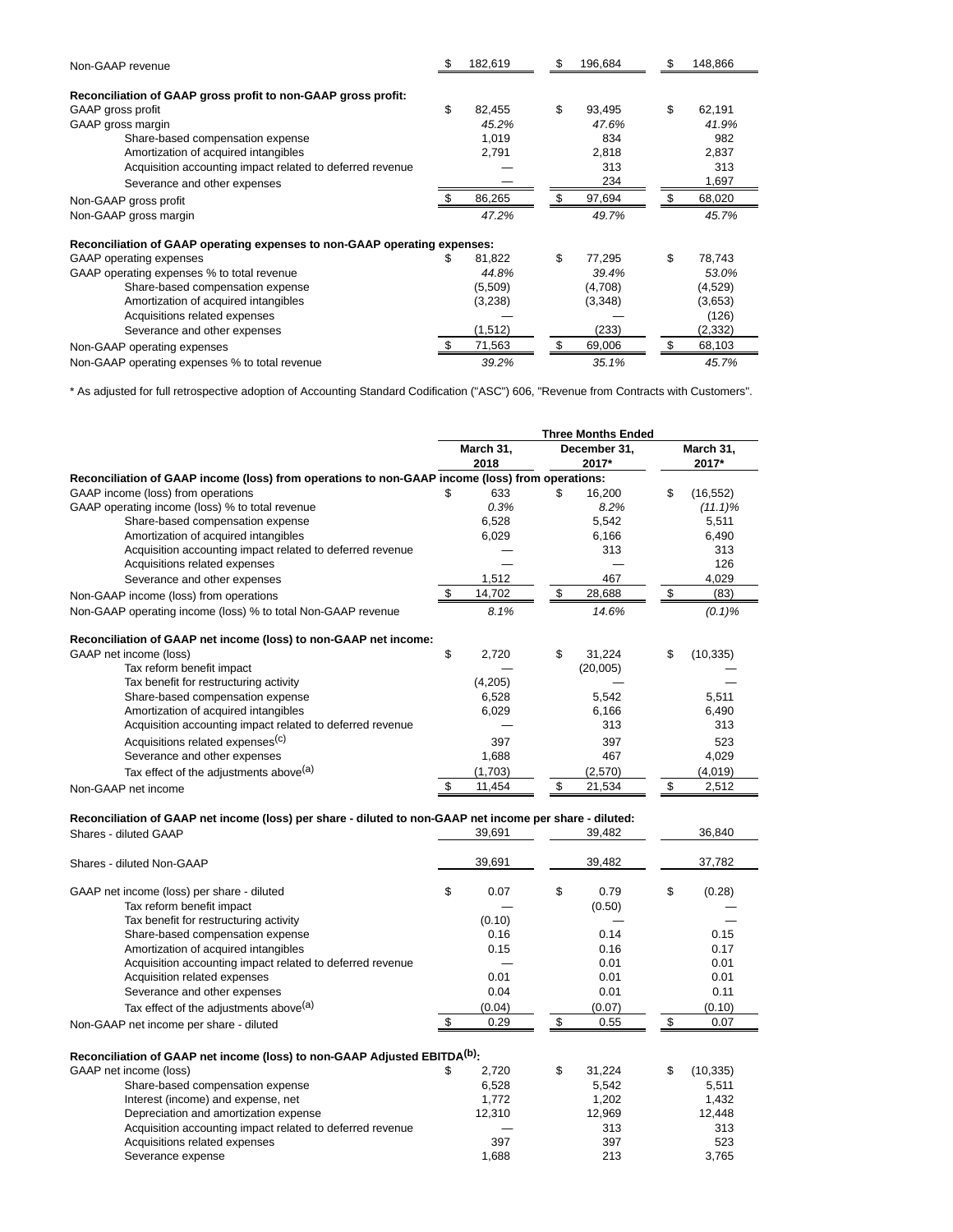| Income tax expense       | 816) | 16.665 |  | $\sim$ |
|--------------------------|------|--------|--|--------|
| Non-GAAP Adiusted EBITDA | 599  | .195   |  | .984   |

- (a) Tax effects calculated for all adjustments except tax benefits and share-based compensation expense, using an estimated annual effective tax rate of 21% for fiscal year 2018 and 35% for fiscal year 2017.
- (b) Defined as earnings before interest income and expense, taxes, depreciation and amortization, as well as excluding certain non-GAAP adjustments.<br>(c) Includes amortization of debt financing fees associated with our debt
- Includes amortization of debt financing fees associated with our debt facilities.

## **Omnicell, Inc. Segmented Information (Unaudited, in thousands, except for percentages)**

|                                                     |                                                                                                                                           | Three Months Ended March 31, 2018 | Three Months Ended March 31, 2017     |               |              |               |  |
|-----------------------------------------------------|-------------------------------------------------------------------------------------------------------------------------------------------|-----------------------------------|---------------------------------------|---------------|--------------|---------------|--|
|                                                     | Automation<br><b>Automation</b><br><b>Medication</b><br><b>Total</b><br>and<br>and<br><b>Adherence</b><br>Analytics *<br><b>Analytics</b> |                                   | <b>Medication</b><br><b>Adherence</b> |               |              |               |  |
| Revenues                                            | \$<br>151.406                                                                                                                             | \$<br>31,213                      | \$<br>182,619                         | \$<br>122.170 | \$<br>26,383 | \$<br>148,553 |  |
| Cost of revenues                                    | 78,242                                                                                                                                    | 21,922                            | 100.164                               | 68,761        | 17,601       | 86,362        |  |
| Gross profit                                        | 73,164                                                                                                                                    | 9,291                             | 82,455                                | 53,409        | 8,782        | 62,191        |  |
| Gross margin %                                      | 48.3%                                                                                                                                     | 29.8%                             | 45.2%                                 | 43.7%         | 33.3%        | 41.9%         |  |
| Operating expenses                                  | 48,390                                                                                                                                    | 10.199                            | 58.589                                | 48.062        | 11,196       | 59,258        |  |
| Income (loss) from segment operations $\frac{1}{2}$ | 24,774                                                                                                                                    | (908)                             | \$.<br>23,866                         | 5,347         | (2, 414)     | 2,933         |  |
| Operating margin %                                  | 16.4%                                                                                                                                     | (2.9)%                            | 13.1%                                 | 4.4%          | $(9.1)\%$    | 2.0%          |  |
| Corporate costs                                     |                                                                                                                                           |                                   | 23,233                                |               |              | 19,485        |  |
| Income (loss) from operations                       |                                                                                                                                           |                                   | 633                                   |               |              | (16, 552)     |  |

\* As adjusted for full retrospective adoption of Accounting Standard Codification ("ASC") 606, "Revenue from Contracts with Customers".

| Omnicell, Inc.                                                            |
|---------------------------------------------------------------------------|
| Seament Information - Non-GAAP Gross Profit and Non-GAAP Operating Margin |
| (Unaudited, in thousands, except for percentages)                         |

|                                                           | Three Months Ended March 31, 2018     |         |                                  |   |                                          |               |        |        |                                       |                                  |       |                                          |        |         |                                  |   |                                          |  |
|-----------------------------------------------------------|---------------------------------------|---------|----------------------------------|---|------------------------------------------|---------------|--------|--------|---------------------------------------|----------------------------------|-------|------------------------------------------|--------|---------|----------------------------------|---|------------------------------------------|--|
|                                                           | <b>Automation</b><br>and<br>Analytics |         |                                  |   |                                          |               |        |        | <b>Medication</b><br><b>Adherence</b> |                                  |       | <b>Total</b>                             |        |         |                                  |   |                                          |  |
|                                                           | Amount                                |         | $%$ of<br><b>GAAP</b><br>Revenue |   | $%$ of<br>Non-<br><b>GAAP</b><br>Revenue |               | Amount |        |                                       | $%$ of<br><b>GAAP</b><br>Revenue |       | $%$ of<br>Non-<br><b>GAAP</b><br>Revenue | Amount |         | $%$ of<br><b>GAAP</b><br>Revenue |   | $%$ of<br>Non-<br><b>GAAP</b><br>Revenue |  |
| <b>Revenues</b>                                           | \$                                    | 151,406 |                                  |   |                                          |               | \$     | 31,213 |                                       |                                  |       |                                          | \$     | 182,619 |                                  |   |                                          |  |
| Non-GAAP<br><b>Revenues</b>                               |                                       | 151,406 |                                  |   |                                          |               | \$     | 31,213 |                                       |                                  |       |                                          | \$     | 182,619 |                                  |   |                                          |  |
| <b>GAAP Gross profit</b><br>Share-based<br>compensation   | \$                                    | 73,164  | 48.3 %                           |   |                                          |               | \$     | 9,291  | 29.8                                  | %                                |       |                                          | \$     | 82,455  | 45.2 %                           |   |                                          |  |
| expense<br>Amortization<br>expense of acquired            |                                       | 873     | 0.6%                             |   | 0.6%                                     |               |        | 146    | 0.5                                   | %                                | 0.5%  |                                          |        | 1,019   | 0.6                              | % | 0.6%                                     |  |
| intangible assets                                         |                                       | 2,247   | 1.5%                             |   | 1.5                                      | %             |        | 544    | 1.7%                                  |                                  | 1.7   | %                                        |        | 2,791   | 1.5                              | % | 1.5%                                     |  |
| <b>Non-GAAP Gross</b><br>profit                           | \$                                    | 76,284  |                                  |   | 50.4                                     | %             | \$     | 9,981  |                                       |                                  | 32.0  | %                                        | \$     | 86,265  |                                  |   | 47.2 %                                   |  |
| <b>GAAP Operating</b><br>income (loss)<br>Share-based     | \$                                    | 24,774  | 16.4 %                           |   |                                          |               | \$     | (908)  | (2.9)                                 | %                                |       |                                          | \$     | 23,866  | 13.1 %                           |   |                                          |  |
| compensation<br>expense<br>Amortization                   |                                       | 2,730   | 1.8                              | % | 1.8                                      | %             |        | 446    | 1.4                                   | %                                | 1.4%  |                                          |        | 3,176   | 1.7%                             |   | 1.7%                                     |  |
| expense of acquired<br>intangible assets<br>Severance and |                                       | 4,302   | 2.8%                             |   | 2.8%                                     |               |        | 1,727  | 5.5                                   | %                                | 5.5 % |                                          |        | 6,029   | 3.3                              | % | 3.3%                                     |  |
| other expenses                                            |                                       | 375     | 0.2%                             |   | 0.2                                      | $\frac{0}{0}$ |        | 71     | 0.2                                   | %                                | 0.2   | %                                        |        | 446     | 0.2                              | % | 0.2%                                     |  |
| Non-GAAP<br><b>Operating income</b>                       |                                       | 32,181  |                                  |   | 21.3                                     | %             | S      | 1,336  |                                       |                                  | 4.3   | $\%$                                     |        | 33,517  |                                  |   | 18.4 %                                   |  |

**costs** \$ 23,233 12.7 %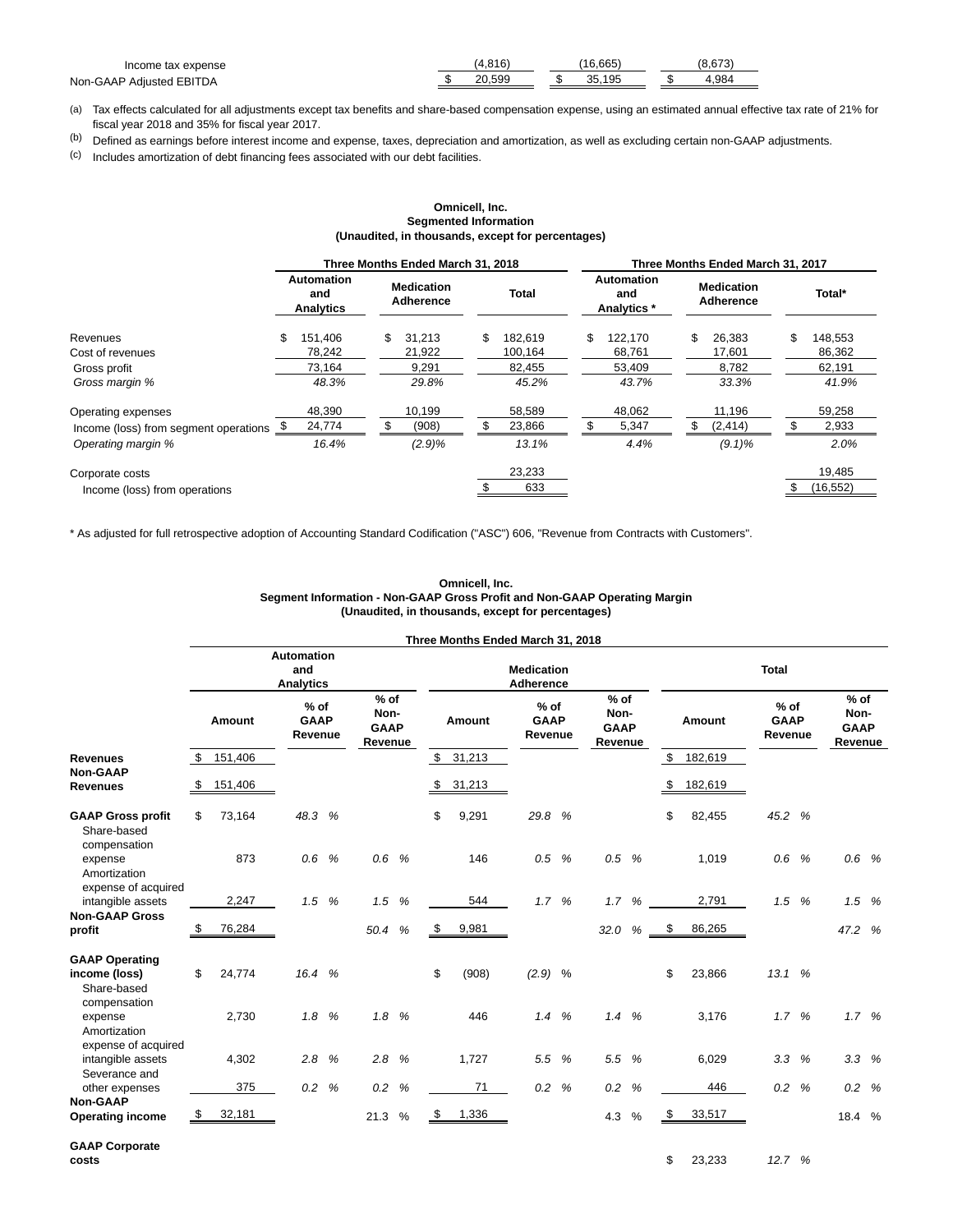| Share-based<br>compensation               |              |       |   |           |  |
|-------------------------------------------|--------------|-------|---|-----------|--|
| expense                                   | (3,352)      | (1.8) | % | $(1.8)$ % |  |
| Severance and                             |              |       |   |           |  |
| other expenses                            | (1,066)      | (0.6) | % | $(0.6)$ % |  |
| <b>Non-GAAP</b>                           |              |       |   |           |  |
| <b>Corporate costs</b>                    | \$<br>18,815 |       |   | 10.3 %    |  |
|                                           |              |       |   |           |  |
| <b>Non-GAAP Income</b><br>from operations | 14,702       |       |   | 8.1 %     |  |

#### **Omnicell, Inc. Segment Information - Non-GAAP Gross Profit and Non-GAAP Operating Margin (Unaudited, in thousands, except for percentages)**

|                                                                                  | Three Months Ended March 31, 2017 |         |                                |     |                                          |       |    |          |                                  |       |                                      |       |    |         |       |                                |        |                                          |
|----------------------------------------------------------------------------------|-----------------------------------|---------|--------------------------------|-----|------------------------------------------|-------|----|----------|----------------------------------|-------|--------------------------------------|-------|----|---------|-------|--------------------------------|--------|------------------------------------------|
| <b>Automation and</b><br>Analytics*                                              |                                   |         |                                |     |                                          |       |    |          | <b>Medication</b><br>Adherence   |       |                                      |       |    | Total*  |       |                                |        |                                          |
|                                                                                  | Amount                            |         | % of<br><b>GAAP</b><br>Revenue |     | $%$ of<br>Non-<br><b>GAAP</b><br>Revenue |       |    | Amount   | $%$ of<br><b>GAAP</b><br>Revenue |       | $%$ of<br><b>Non-GAAP</b><br>Revenue |       |    | Amount  |       | % of<br><b>GAAP</b><br>Revenue |        | $%$ of<br>Non-<br><b>GAAP</b><br>Revenue |
| <b>Revenues</b><br>Acquisition<br>accounting<br>impact<br>related to<br>deferred | \$                                | 122,170 |                                |     |                                          |       | \$ | 26,383   |                                  |       |                                      |       | \$ | 148,553 |       |                                |        |                                          |
| revenue                                                                          |                                   |         |                                | %   |                                          | %     |    | 313      | 1.2%                             |       | 1.2%                                 |       |    | 313     | 0.2 % |                                | 0.2 %  |                                          |
| Non-GAAP<br><b>Revenues</b>                                                      | $\frac{1}{2}$                     | 122,170 |                                |     |                                          |       | \$ | 26,696   |                                  |       |                                      |       | \$ | 148,866 |       |                                |        |                                          |
| <b>GAAP Gross</b><br>profit<br>Stock-based                                       | \$                                | 53,409  | 43.7 %                         |     |                                          |       | \$ | 8,782    | 33.3 %                           |       |                                      |       | \$ | 62,191  | 41.9  | %                              |        |                                          |
| compensation<br>expense<br>Amortization<br>expense of<br>acquired                |                                   | 863     | 0.7%                           |     | 0.7%                                     |       |    | 119      | 0.5 %                            |       | 0.4%                                 |       |    | 982     | 0.7%  |                                | 0.7 %  |                                          |
| intangible<br>assets<br>Acquisition<br>accounting<br>impact<br>related to        |                                   | 2,187   | 1.8                            | %   | 1.8                                      | %     |    | 650      | 2.5%                             |       | 2.4%                                 |       |    | 2,837   | 1.9   | %                              | 1.9%   |                                          |
| deferred<br>revenue<br>Severance<br>and other                                    |                                   |         |                                | %   |                                          | %     |    | 313      | 1.2%                             |       | 1.2                                  | %     |    | 313     | 0.2   | %                              | 0.2%   |                                          |
| expenses                                                                         |                                   | 1,266   | 1.0                            | %   | 1.0                                      | %     |    | 431      | 1.6%                             |       | 1.6                                  | %     |    | 1,697   | 1.1%  |                                | 1.1%   |                                          |
| Non-GAAP<br><b>Gross profit</b>                                                  | \$                                | 57,725  |                                |     | 47.2                                     | $\%$  | \$ | 10,295   |                                  |       | 38.6                                 | %     | \$ | 68,020  |       |                                | 45.7 % |                                          |
|                                                                                  |                                   |         |                                |     |                                          |       |    |          |                                  |       |                                      |       |    |         |       |                                |        |                                          |
| <b>GAAP</b><br>Operating<br>income (loss)<br>Stock-based                         | \$                                | 5,347   | 4.4                            | %   |                                          |       | \$ | (2, 414) | (9.1)                            | %     |                                      |       | \$ | 2,933   | 2.0   | %                              |        |                                          |
| compensation<br>expense<br>Amortization<br>expense of<br>acquired                |                                   | 2,500   | 2.0                            | %   | 2.0%                                     |       |    | 366      | 1.4%                             |       | 1.4%                                 |       |    | 2,866   | 1.9 % |                                | 1.9%   |                                          |
| intangible<br>assets<br>Acquisition<br>accounting<br>impact                      |                                   | 4,506   | 3.7%                           |     | 3.7%                                     |       |    | 1,984    | 7.5 %                            |       | 7.4%                                 |       |    | 6,490   | 4.4 % |                                | 4.4 %  |                                          |
| related to<br>deferred<br>revenue<br>Acquisitions<br>related                     |                                   |         |                                | — % |                                          | $-$ % |    | 313      | 1.2%                             |       | 1.2 %                                |       |    | 313     | 0.2 % |                                | 0.2 %  |                                          |
| expenses                                                                         |                                   | 18      |                                | — % |                                          | — %   |    |          |                                  | $-$ % |                                      | $-$ % |    | 18      |       | $-$ %                          |        | — %                                      |